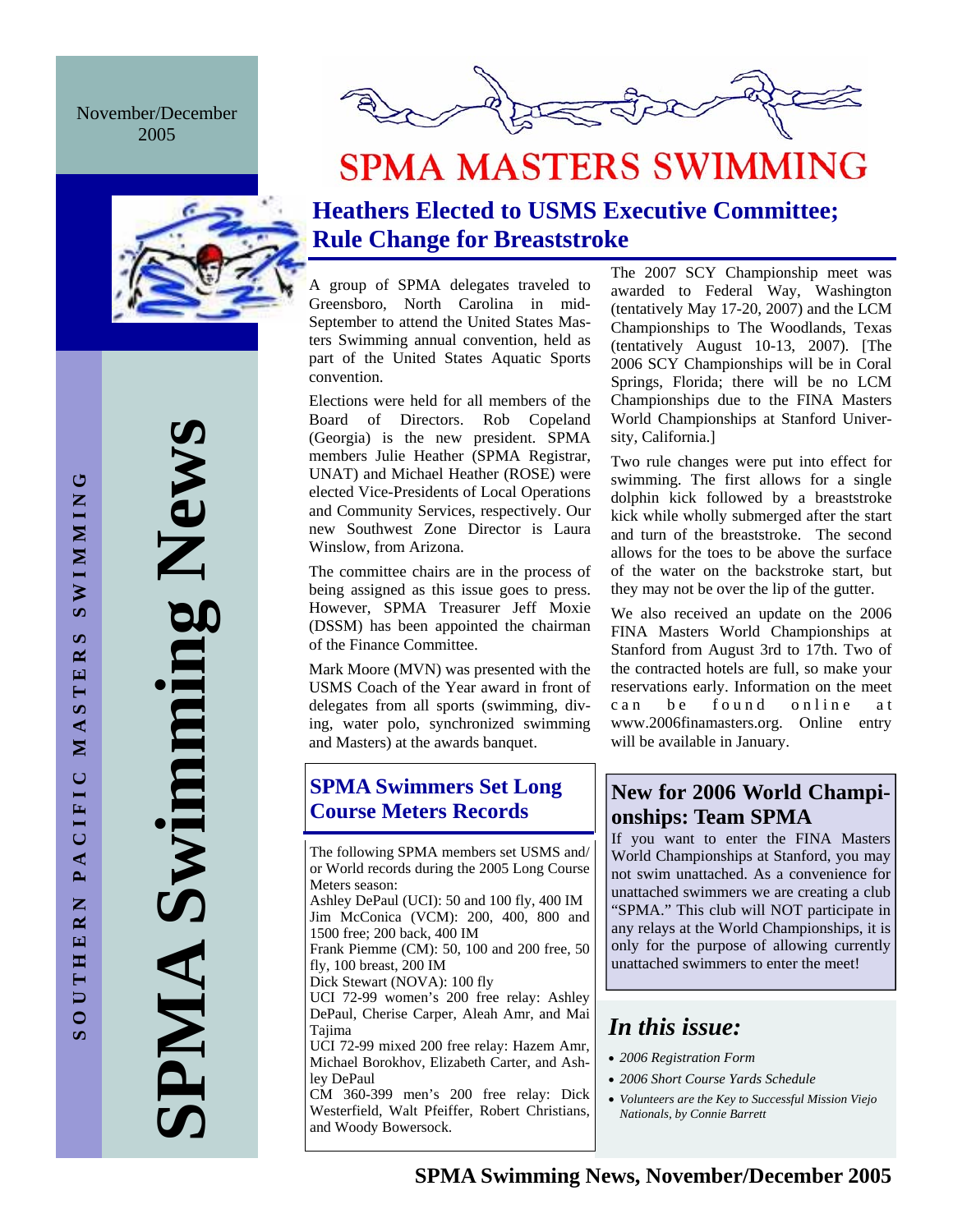# SWIM FOR LIFE!

## **SAN LUIS OBISPO, SANTA BARBARA (North) and KERN**<br>ARROYO GRANDE: South County Aq Waves Alan Freeman

Alan Freeman (805) 458-0989; alan freeman @digitalputty.com ATASCADERO: Team K-man Kass Flaig, (805) 462-1691; kass@teamkman.org; www.teamkman.org BAKERSFIELD: Golden Wave Masters Lance Cansdale (661) 664-2327; lcansdale@csub.edu BAKERSFIELD SWIM CLUB Val Kalmikous (661) 637-1403; www.bakersfieldswimclub.org PASO ROBLES: North County Aquatics Doug Livengood (805) 239-3013; livengood@sbcglobal.net; northcountyaquatics.com SAN LUIS OBISPO MASTERS David McDevitt (805) 543-9515; swimcoachdjm@yahoo.com; www.sloseahawks.org **SANTA BARBARA (South) and VENTURA**  CARPINTERIA: Channel Island Vic Anderson (805) 403-5425, vic.anderson@dakocytomation.com OJAI: Ojai Masters Malchia Olshan (805) 646-1091, malchiao@yahoo.com SANTA BARBARA: UCSB Masters Jeremy Kipp (805) 637-0732; kipp11@juno.com SANTA BARBARA MASTERS Jon Bishop (805) 886-0050; jbishop@musicacademy.org THOUSAND OAKS: Daland Masters Peter Daland (805) 523-3207, 495-5210; peter@dalandswim.com VENTURA AQUATIC CLUB Bob Anderson (805) 654-6400 ext.1345; banderson@vcccd.net VENTURA COUNTY MASTERS Ken Grey (805) 644-1735; gobuena@aol.com VENTURA: Rio Mesa Masters Toby Petty (805) 642-6674; tonthego00@sbcglobal.net **LOS ANGELES (North)**  ANTELOPE VALLEY Matthew Lopez (661) 618-7103, avacoach@gmail.com, www.avaswimming.org LANCASTER: Oasis Masters Tom Otto (661) 948-0057; ottolfixit@hotmail.com PASADENA: Caltech Masters Suzanne Dodd (626) 449-7536; sdodd@ipac.caltech.edu PASADENA: Rose Bowl Masters Justin Davis (626) 203-6259; jdavis@rosebowlaquatics.org; www.rosebowlaquatics.com SANTA CLARITA MASTERS Doug Botton (661) 250-3766; dbotton@santa-clarita.com; pool: (661) 250-3766 **LOS ANGELES (Westside)** EL SEGUNDO MASTERS Diane Graner-Gallas (310) 379-9109; diane.gallas@verizon.net EL SEGUNDO: Play Hard Swim Hard Marcel Rinzler LA WEST: UCLA Bruin Masters Gerry Rodrigues (310) 702-9327; swimpro@pacbell.net WEST HOLLYWOOD AQUATICS Dan Ferguson (310) 288-6555 (team hotline); info@wh2o.org; www.wh2o.org WOODLAND HILLS: Southwest Aq Masters Fred Shaw (818) 347-1637; swamfred@aol.com; www.swam.us **LOS ANGELES (Central and South)**  LA: City of Los Angeles Masters Ricardo Vera (323) 906-7953; rvera@rap.lacity.org LA (various locations): SCAQ SCAQ Office (310) 390-5700; www.swim.net/scaq LA MID WILSHIRE: Meridian Swim Club Vanessa Mesia (310) 729-2971; mesiaullrich@juno.com; meridiansportsclub.com **LOS ANGELES (South Bay)**  HAWTHORNE: South Bay Swim Team Kathy Davids (310) 643-6523, www.southbayswimteam.org LONG BEACH Swim Club Tom Trapp LONG BEACH: Alpert JCC Cindy Jarvis (562) 4267601 X1047, cjarvis@jcca.org, www.alpertjcc.org CARSON/LOS ALAMITOS: Long Beach Grunions Eric Grubb (562) 252-0220; info@lbgrunions.com; www.lbgrunions.com RANCHO PALOS VERDES: Zenith Aquatics Shari Twidwell (310)937-3535; shari@zapswimming.com TORRANCE : LA Peninsula Swimmers Suzanne Schwarz (310) 534-2449; Suzanne.schwartz@earthlink.net **INLAND EMPIRE**  CHINO: Chino Valley YMCA Masters Julie Potocki (909) 597-7445; julie.cvymca@verizon.net CORONA: CHAWP Gregory Salvinski (626) 524-8924; greg@chawp.com INDIO: Top Fin Aquatics Veronica Duran (760) 564-5000; laquintamike@aol.com MURRIETA: MESA Aquatic Masters Debbie Mone (909) 461-6603; coachdebbie@nctimes.net PALM SPRINGS: Piranhas Dwight Hernandez (760) 318-SWIM, www.piranhaswimteam.org YUCAIPA: Masters of Yucaipa Denise Hoyt (909) 7958038; djhoyt@adelphia.net **ORANGE COUNTY**  COAST MASTERS Lou Giberson (949) 837-3091; lgiberson4@aol.com; Maurine Kornfeld (213) 469-8518 FULLERTON: FAST Masters Team Kevin Perry (714) 871-9616; kperryswim@earthlink.net HUNTINGTON BEACH: Golden West Swim Cl. Elizabeth Bray (714) 892-7711 x55129; summalove@aol.com HUNTINGTON BEACH SWIM CLUB Buddy Belshe (949) 362-4727 IRVINE NOVAQUATICS Mike Collins (949) 338-6682, mcollins@multisports.com; www.novaquatics.com IRVINE: UCI Masters Lucy Johnson (949) 824-5830, lucyj@uci.edu; www.masterswim.uci.edu MISSION VIEJO MASTERS Mark Moore (949) 380-2552; m.w.moore @cox.net; mastersmvnswim.org NEWPORT BEACH: Lifeguard Association Jim Turner (949) 640-5350; nadineturner3@cox.net NEWPORT BEACH: Pacific Coast Aquatics Mark Desmond (949) 888-1268; markdesmond@highhopes.ws NEWPORT BEACH: Team TYR Jeni Buys (949) 706-9991; gojeni@aol.com TUSTIN: SOCAL Aquatics Debra Cruze-Meyer (714) 241-8590; decruzmyer@hotmail.com VILLA PARK: Orange Regional Comp. Aquatics Mark Tierney (714) 639-7531; mtierney@socal.rr.com YORBA LINDA: East Lake Eagle Rays Bill Peery (714) 701-9440; wpeery@elvca.com **LAS VEGAS**<br> **HENDERSON Southern Nevada Masters** Frank Lowery (702) 400-2790; Dan Geary (702) 617-8130; flowery 719@cox.net

## CITY OF LAS VEGAS MASTERS Victor Hecker (702) 247-7788; heckerrealestate@hotmail.com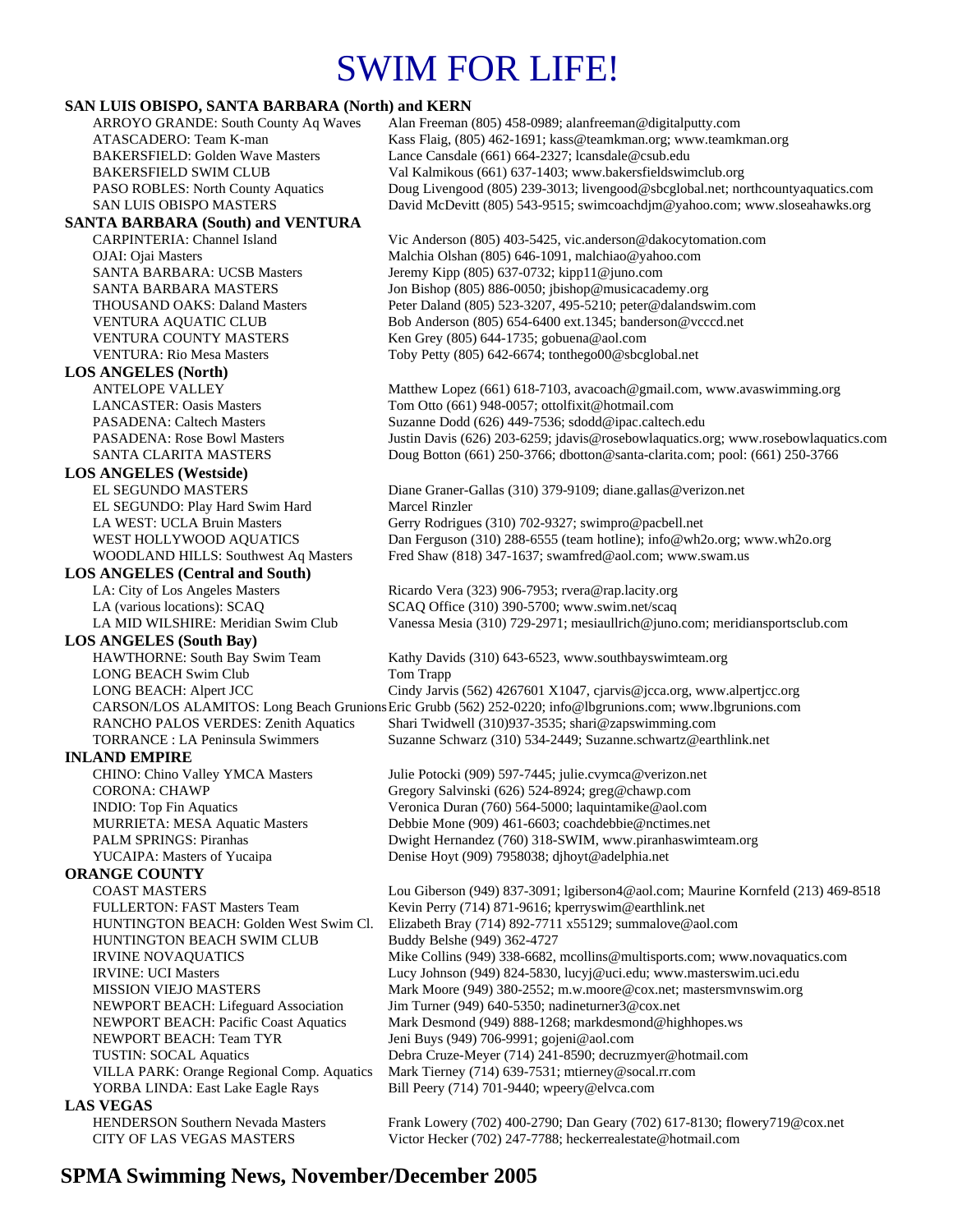# SPMA Competition Information and Instructions

**Rules:** Current USMS and SPMA rules will govern. All events are timed finals. Swimmers must check in with the Clerk of Course for deck seeded events that they wish to swim. After an event has been officially closed, swimmers may not check in. Age as of the last day of the meet determines age group for the meet for short course yards, and age as of December 31st of the year of competition determines age for long course and short course meters meets. You must be 18 years of age to register with SPMA and compete in meets.

**Eligibility:** Events are open to any **current** USMS registered swimmer or a foreign swimmer with a valid travel permit. SPMA swimmers are encouraged to submit their registration application with the submitted entry card, if NOT currently registered.

**Affiliation:** A swimmer's affiliation as stated on the consolidated entry card, if valid as of the first day of the meet, will apply throughout the meet, except that swimmers may unattach at any time.

**Submitted Times:** Please enter your best time, a reasonable estimate or a workout time. All times must be submitted on a SPMA consolidated entry card or a copy of a SPMA consolidated entry card (below). Do not mail in the meet entry form.

**Entry Confirmation:** To avoid any concern regarding receipt of entry card, enclose a self-addressed stamped envelope or postcard or mail card "Return Reply Request". No certified, registered or special delivery mail will be accepted. Receipt of entry will not be verified by phone.

**Strictly Forbidden**: Entering more than 5 individual events per day; using hand paddles in warm-up areas; diving in warm-ups unless in designated sprint lanes (entering the warm-up pool must be done with feet first with one hand in contact with the pool deck); use of any watch in competition; and smoking in any area where swimmers may be present.

**Open Water**: Swimmers using non-porous neoprene swim suits, wetsuits, or other non-porous attire will be ineligible for awards or place points.

> *Check out our website www.spma.net for up-to-date information*

SOUTHERN PACIFIC MASTERS ASSOCIATION • CONSOLIDATED ENTRY CARD

|              | Male<br>Name                         |                                                                         |                                                                                                                                                                                                                                |              |                                                                                                                                                                                                                                |              |                                      |                             |                                          |
|--------------|--------------------------------------|-------------------------------------------------------------------------|--------------------------------------------------------------------------------------------------------------------------------------------------------------------------------------------------------------------------------|--------------|--------------------------------------------------------------------------------------------------------------------------------------------------------------------------------------------------------------------------------|--------------|--------------------------------------|-----------------------------|------------------------------------------|
|              |                                      |                                                                         | Age                                                                                                                                                                                                                            |              | Club and the contract of the contract of the contract of the contract of the contract of the contract of the contract of the contract of the contract of the contract of the contract of the contract of the contract of the c |              | $Phone($ $)$ $-$                     |                             |                                          |
| Event<br>No. | <b>FREESTYLE</b><br>(Submitted Time) | Event<br>No.                                                            | <b>BACKSTROKE</b><br>(Submitted Time)                                                                                                                                                                                          | Event<br>No. | <b>BREASTSTROKE</b><br>(Submitted Time)                                                                                                                                                                                        | Event<br>No. | <b>BUTTERFLY</b><br>(Submitted Time) | Event<br>No.                | <b>INDIV. MEDLEY</b><br>(Submitted Time) |
|              | 50                                   |                                                                         | 50                                                                                                                                                                                                                             |              | 50                                                                                                                                                                                                                             |              | 50                                   |                             | 100                                      |
|              | 100                                  |                                                                         | 100                                                                                                                                                                                                                            |              | 100                                                                                                                                                                                                                            |              | 100                                  |                             | 200                                      |
|              | 200                                  |                                                                         | 200                                                                                                                                                                                                                            |              | 200                                                                                                                                                                                                                            |              | 200                                  |                             | 400                                      |
|              | 400/500                              |                                                                         | Meet and the contract of the contract of the contract of the contract of the contract of the contract of the contract of the contract of the contract of the contract of the contract of the contract of the contract of the c |              |                                                                                                                                                                                                                                |              |                                      | FOR OFFICE USE ONLY         |                                          |
|              | 800/1000                             | No. of events ________ $\times$ \$ ________ = \$ _________<br>Surcharge |                                                                                                                                                                                                                                |              |                                                                                                                                                                                                                                |              | Amt Rec'd ______________             |                             |                                          |
|              | 1500/1650                            | Total                                                                   | $\sim$ 5 and 5 and 5 and 5 and 6 and 6 and 6 and 6 and 6 and 6 and 6 and 6 and 6 and 6 and 6 and 6 and 6 and 6 and 6 and 6 and 6 and 6 and 6 and 6 and 6 and 6 and 6 and 6 and 6 and 6 and 6 and 6 and 6 and 6 and 6 and 6 and |              |                                                                                                                                                                                                                                |              |                                      |                             |                                          |
|              | Include a copy of USMS card          | Signature on back is REQUIRED!                                          |                                                                                                                                                                                                                                |              |                                                                                                                                                                                                                                |              |                                      | Include a copy of USMS card |                                          |
|              |                                      |                                                                         |                                                                                                                                                                                                                                |              |                                                                                                                                                                                                                                |              |                                      |                             |                                          |

Late or incomplete entries (no fee, incomplete entry card, incomplete enty data) or entries postmarked after due date MAY **BE REJECTED!** 

ALL MASTERS swimmers are required to send a photo-copy of their USMS card with their entry card. ALL Masters swimmers may be asked to show their USMS card if requested at the meet.

"I, the undersigned participant, intending to be legally bound, hereby certify that I am physically fit and have not been otherwise informed by a physician. I acknowledge that I am aware of all the risks inherent in Masters swimming (training and competition), including possible permanent disability or death, and agree to assume all of those risks. AS A CONDITION OF MY PARTICIPATION IN THE MASTERS SWIMMING PROGRAM OR ANY ACTIVITIES INCIDENT THERETO, I HEREBY WAIVE ANY AND ALL RIGHTS TO CLAIMS FOR LOSS OR DAMAGES, INCLUDING ALL CLAIMS FOR LOSS OR DAMAGES CAUSED BY THE NEGLIGENCE, ACTIVE OR PASSIVE, OF THE FOLLOWING: UNITED STATES MASTERS SWIMMING, INC., THE LOCAL MASTERS SWIMMING COMMITTEES, THE CLUBS, HOST FACILITIES, MEET SPONSORS, MEET COMMITTEES, OR ANY INDIVIDUALS OFFICIATING AT THE MEETS OR SUPERVISING SUCH ACTIVITIES.

In addition, I agree to abide by and be governed by the rules of USMS."

| <b>PLEASE SIGN:</b>                                                                                                                               | <b>DATE</b>                                    |  |  |
|---------------------------------------------------------------------------------------------------------------------------------------------------|------------------------------------------------|--|--|
| Is this your first Masters Meet?<br>Yes                                                                                                           | Non-SPMA swimmers please include your address: |  |  |
| No                                                                                                                                                | Street:                                        |  |  |
| Read the meet information sheet carefully. Make your<br>check payable as shown on the meet information sheet<br>and mail it to the address shown. |                                                |  |  |
| 12/94                                                                                                                                             |                                                |  |  |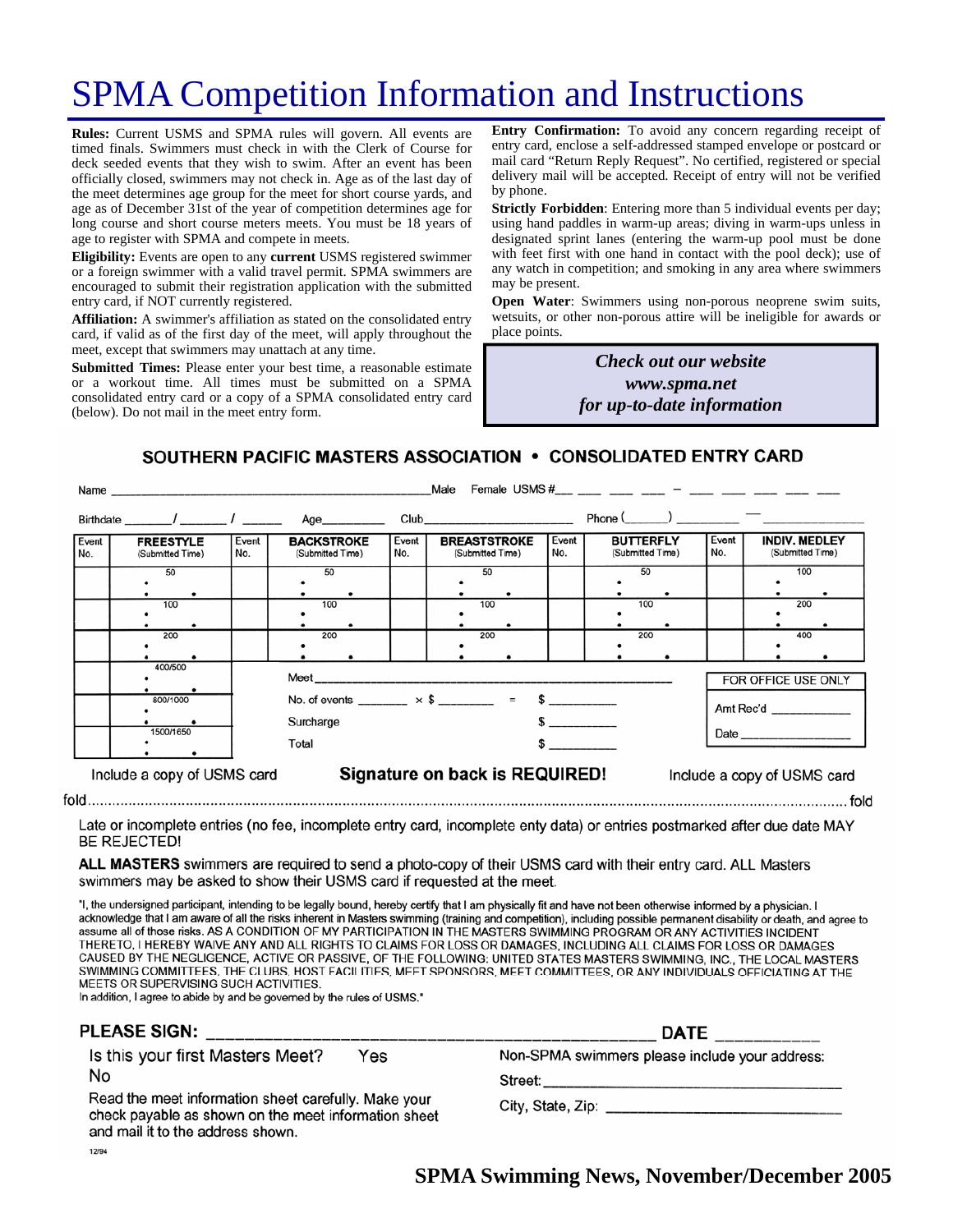### **Southwest Masters Turkey Shoot at Pierce College Sunday, November 20th, 2005**

#### Sanction number: 335-034

**Directions:** Pierce College Pool, is an outdoor, 7-lane competition pool with two 25-meter warm-up lanes. 6201 Winnetka Ave., Woodland Hills. Take the 101 Freeway to Winnetka. Exit at Winnetka and go north one mile to the college. Winnetka is located 6 miles west of the San Diego Freeway (405) and Ventura Freeway (101) interchange.

**Entries:** The pre-entry postmark deadline is Saturday, November 12th. Entries for the 800 m Freestyle will close at 8:45 a.m. and at the conclusion of the 800 for all other events. Age on December 31, 2005 determines age group for the meet.

**Seeding:** All events will be deck seeded slowest to fastest by entered time, ages and sexes combined. Check-in is not required in order to be deck seeded, except swimmers must check in to swim the 800 m Freestyle and the 400 m Individual Medley.

**Relays:** All relays will be deck entered. Relays are free. For each relay swimmer who is not entered in individual events, a fee of \$5.00 and a signed liability release must be submitted with the relay entry. Event 8 is a rare 800 m Freestyle relay, a chance for a record. Event 16 is men's, women's, mixed, freestyle or medley relays.

**Awards:** Individual: SPMA ribbons for places 1 to 3. Relay: SPMA ribbons for first place. Special awards for the swimmers who swim closest to their entered time in each event.

**Entry Fees:** \$3.00 per each individual event entered and a \$10.00 surcharge per swimmer. For swimmers in relays only, the fee is \$5.00. NOTE: deck entrants will pay an additional \$10.00 entry charge.

#### **Checks payable to**: Southwest Masters

Mail consolidated entry card, a copy of your USMS card, and check to: Southwest Masters, 7914 Sadring, West Hills, CA 91304.

**Questions:** Meet Director, Steve Schofield (818) 992-1820; Meet Processing, Robert Mitchell, mitchellrobert@cox.net.

#### **Sunday, November 20, 2005**

800 warm-up at 8:00 a.m. 800 starts at 9:00 a.m. 1. 800 m Freestyle (check in required) Additional warm-up after 800

Event #2 starts at  $11:00$  a.m.

- 2. 50 m Butterfly
- 3. 100 m Backstroke
- 4. 200 m Breaststroke
- 5. 50 m Freestyle
- 6. 100 m Butterfly
- 7. 200 m Backstroke
- 8. 800 m Free Relay (men, women, mixed; deck enter)
- 9. 50 m Breaststroke
- 10. 100 m Freestyle
- 11. 200 m Butterfly
- 12. 50 m Backstroke
- 13. 100 m Breaststroke
- 14. 200 m Freestyle
- 15. 400 m Individual Medley

16. 400 m Relay (men, women, mixed; medley or freestyle; deck enter)

*Please read the general information on entering swim meets on the third page of this newsletter!* 

### **Las Vegas Masters Vegas Free Play SCY Meet Saturday, January 28th, 2006**

#### Sanction number: 336-002

**Location and Directions:** Desert Breeze Park, 8275 W. Spring Mountain Road, indoor 50-meter by 25-yard pool. Six lanes will be available for warm-up. From the I-15 Fwy., take the Flamingo Road exit (#38). Take the Flamingo Road west 3.54 miles. Turn right onto South Rainbow Blvd. and go 0.78 miles. Turn left onto Spring Mountain Road and go 1.70 miles. The pool is on the left.

**Entries:** The pre-entry postmark deadline is Monday, January 23rd, 2006. Deck entries will close at 12:30 p.m. for the first six events. Age on January 28th determines age group for the meet. You must be at least 18 to compete.

**Seeding:** All events will be deck-seeded slowest to fastest, by entered time, ages and sexes combined. Check-in is not required in order to be deck seeded, except swimmers must check in to swim the 500 yd. Freestyle and the 400 yd. Individual Medley.

**Relays:** All relays will be deck entered. Relay fees are \$2.00 per relay due upon entry. For each relay swimmer who is not entered in individual events, a fee of \$5.00 and a signed liability release must be submitted with the relay entry.

**Awards:** Individual: SPMA ribbons for places 1 to 3. Relay: SPMA ribbons for first place.

**Special Awards**: Events marked VFP (Vegas Free Play) will have special awards from local casinos for "free play" at the casino. Winners of age groups will be eligible for coupons redeemable at Las Vegas casinos. You must be 21 years of age in order to get a VFP coupon.

**Entry Fees:** \$2.00 for each individual event entered and a \$10.00 surcharge per swimmer. For swimmers in relays only, the fee is \$5.00. NOTE: deck entrants will pay an additional \$10.00 entry charge.

**Checks payable to**: Southwest Masters

Mail consolidated entry card, a copy of your 2006 USMS card, and check to: Las Vegas SCY Meet, 7914 Sadring Ave., West Hills, CA 91304.

**Questions:** Meet Director, Victor Hecker, (702) 247-7788; Meet Entries, Steve Schofield (818) 992-1820.

#### **Saturday, January 28, 2006**

Warm-up at noon

- Events start at 1:00 p.m.
- A. 200 yd. Mixed Medley Relay (VFP-1)
- 1. 500 yd. Freestyle
- 2. 100 yd. Individual Medley
- 3. 50 yd. Butterfly
- 4. 100 yd. Backstroke
- 5. 200 yd. Freestyle
- 6. 50 yd. Breaststroke
- B. 200 yd. Mixed Freestyle Relay
- 7. 100 yd. Butterfly
- 8. 50 yd. Freestyle (VFP-2)
- 9. 50 yd. Backstroke
- 10. 400 yd. Individual Medley
- 11. 100 yd. Breaststroke
- 12. 100 yd. Freestyle (VFP-3)

*Nominations for SPMA officers are due November 1st for the 2006-07 term. For more information contact the SPMA office.*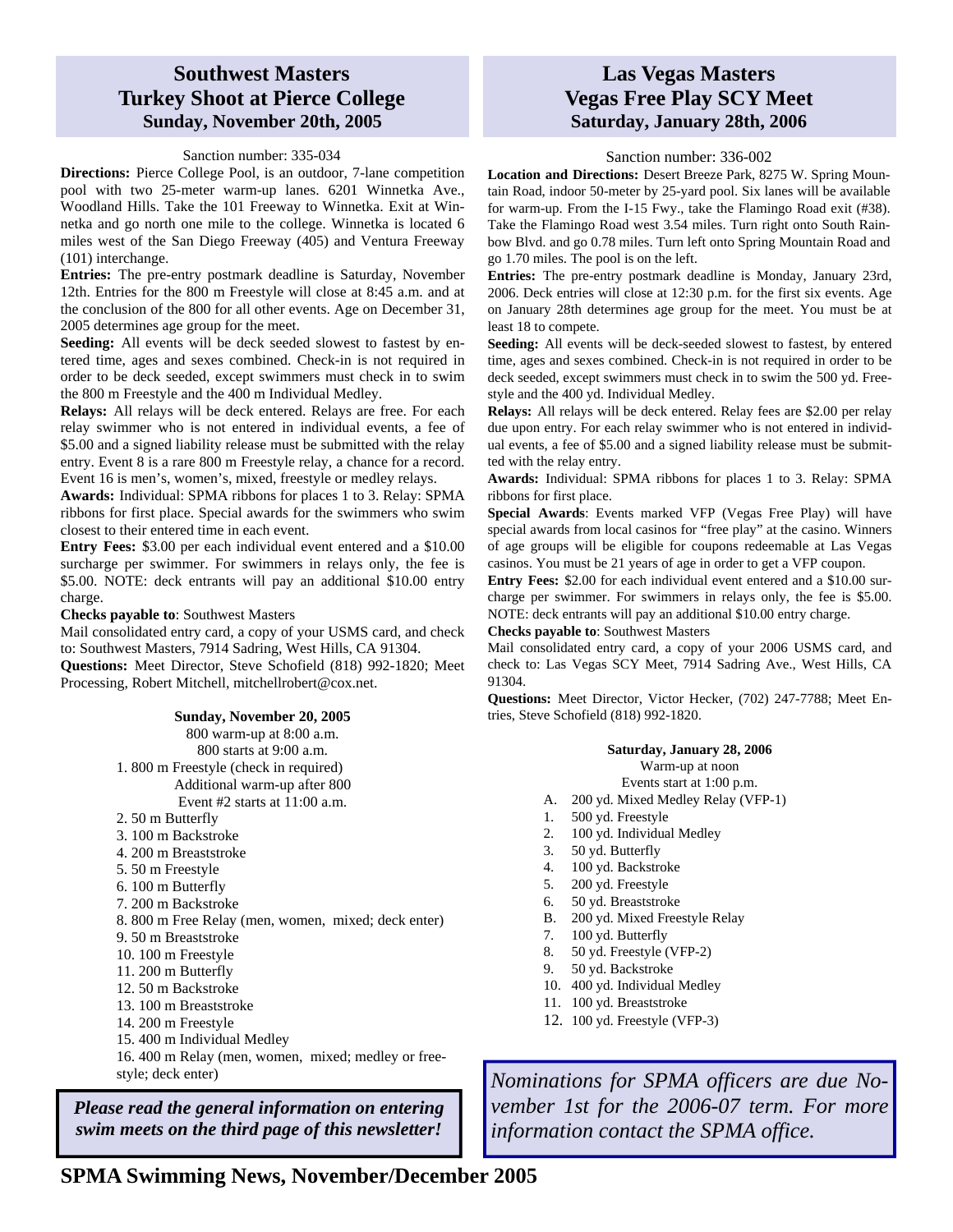### **Long Beach Grunions 2005 SPMA SCM Championships December 2-4, 2005**

#### Sanction number: 335-035

**Directions:** The Belmont Plaza Olympic Pool, 4000 E. Olympic Plaza Dr., Long Beach CA 90803. Take the 405 Fwy. to the 7th Street exit. Go west on 7th Street to Redondo. Left on Redondo to Ocean Blvd. Left on Ocean to Termino. Right on Termino, Termino dead ends into pool parking. You can park on either side of the pool. All day parking passes will be available at the meet.

**Fees:** Flat fee of \$40.00 if postmarked before Friday November 18th, 2005. Entry fee includes a meet T-shirt. Add a \$10.00 late fee for all entries POSTMARKED (or entered on-line) after Friday, November 18th. All entries MUST be RECEIVED by 6:00 p.m. Wednesday, November 23rd. No individual deck entries are allowed. Age on December 31 determines age for the meet. All relays will be deck entered. Relay only swimmers may enter for a \$10.00 fee (which does not include a meet T-shirt) and must sign a consolidated entry card. Swimmers are limited to entering a total of 7 individual events for the entire meet and no more than 5 individual events per day. There is no limit on relays, but swimmers may swim only one relay (men, women, or mixed) per event. There will be no refunds of entry fees after November 23rd. Relay entries are \$8 per relay.

**Seeding:** All events will be seeded and swum slowest to fastest. Men and women will be seeded together for the 800 and 1500 m Freestyle and 400 m Individual Medley, based on entry time. Men and women will swim separately for all other individual events. Scoring will be by gender and age group. The 1500 m Freestyle may be limited to the first 80 entries at the discretion of the meet manager. Swimmers may enter both the 800 and 1500 m Freestyle.

**Timing:** Electronic timing will be used and two timers per lane will be provided. Clubs are requested to assist with timing where possible.

**Check-in:** Due to the anticipated large number of swimmers, positive check-in is required for all events. Phone check-in is available for the 1500 Freestyle from 9:00 a.m. until noon and for the 400 IM and 800 Freestyle from 9:00 a.m. until 1:00 p.m. on December 2nd by calling (562) 235-1428 during those hours.

**Awards:** Individual: SPMA medals for places 1 to 3 and SPMA ribbons for places 4 to 6 for each age group and gender. Relays: SPMA medals for 1st place, SPMA ribbons for 2nd and 3rd places. There will be special awards for high point male and female swimmer in each age group, based on points from individual events. Awards to the top eight teams, based on combined scoring for men and women, individual events plus relays.

**Entries:** Mail entries, SPMA entry card, copy of USMS card, and check (Payable to: Long Beach Grunions) to: LB Grunions, c/o Bart

**For more information on host hotels and on-line entries go to www.lbgrunions.com** 



Parnes, 645 Terrylynn Place, Long Beach, CA 90807. Receipt of entry will not be verified by phone. Send a SASE or stamped postcard for return receipt. On-line entries accepted at www.lbgrunions.com.

**Social event:** The Grunions will host a social event on Saturday night with more information available at www.lbgrunions.com.

**Questions:** Call (562) 235-1428 or send an email to Tom Boyd at tboyd90807@aol.com. For hotels, information, and directions, go to www.lbgrunions.com and click on 2005 SCM Regionals.

#### **Friday, December 2nd**

#### **Warm-up 12:00 p.m., Meet starts at 1:00 p.m.**

*Check in for 1500 m Freestyle closes at 12:30 p.m*.

- 1. 1500 m Freestyle (Women, Men)
- *Check in for 400 IM closes at 2:00 p.m. Men and women will swim together for the 400 IM*
- 2. Women's 400 m Individual Medley
- 3. Men's 400 m Individual Medley
- *Check in for the 800 m Freestyle closes at 3:00 p.m*.
- 4. 800 m Freestyle (Women, Men)

#### **Saturday, December 3rd**

#### **Warm-up at 8:00 a.m., Meet starts at 9:00 a.m.**

- 5. Women's 200 m Freestyle
- 6. Men's 200 m Freestyle
- 7. Women's 50 m Butterfly
- 8. Men's 50 m Butterfly
- **9. 200 m Freestyle Relay (Women, Men, Mixed)**
- 10. Women's 100 m Backstroke
- 11. Men's 100 m Backstroke
- 12. Women's 100 m Breaststroke
- 13. Men's 100 Breaststroke
- 14. Women's 200 m Butterfly
- 15. Men's 200 m Butterfly
- **16. \*400 m Medley Relay (Women, Men, Mixed)**
- 17. Women's 50 m Freestyle
- 18. Men's 50 m Freestyle
- 19. Women's 200 m Individual Medley
- 20. Men's 200 m Individual Medley
- **21. \*800 m Freestyle Relay (Women, Men, Mixed)**

#### **Sunday, December 4th**

**Warm-up at 8:00 a.m.; Meet starts at 9:00 a.m.** 

Check in for the 400 m Freestyle closes at 8:30 a.m.

- 22. Women's 400 m Freestyle
- 23. Men's 400 m Freestyle
- 24. Women's 100 m Butterfly
- 25. Men's 100 m Butterfly<br>26. Women's 50 m Breasts
- Women's 50 m Breaststroke
- 27. Men's 50 m Breaststroke
- 28. Women's 200 m Backstroke
- 29. Men's 200 m Backstroke
- **30. 200 m Medley Relay (Women, Men, Mixed)**
- 31. Women's 100 m Freestyle
- 32. Men's 100 m Freestyle
- 33. Women's 200 m Breaststroke
- 34. Men's 200 m Breaststroke
- 35. Women's 50 m Backstroke
- 36. Men's 50 m Backstroke
- 37. Women's 100 m Individual Medley
- 38. Men's 100 m Individual Medley
- **39. \*400 m Freestyle Relay (Women, Men, Mixed)**

**Relays:** A swimmer may swim only one relay in each of events 8, 15, 20, 29, and 38.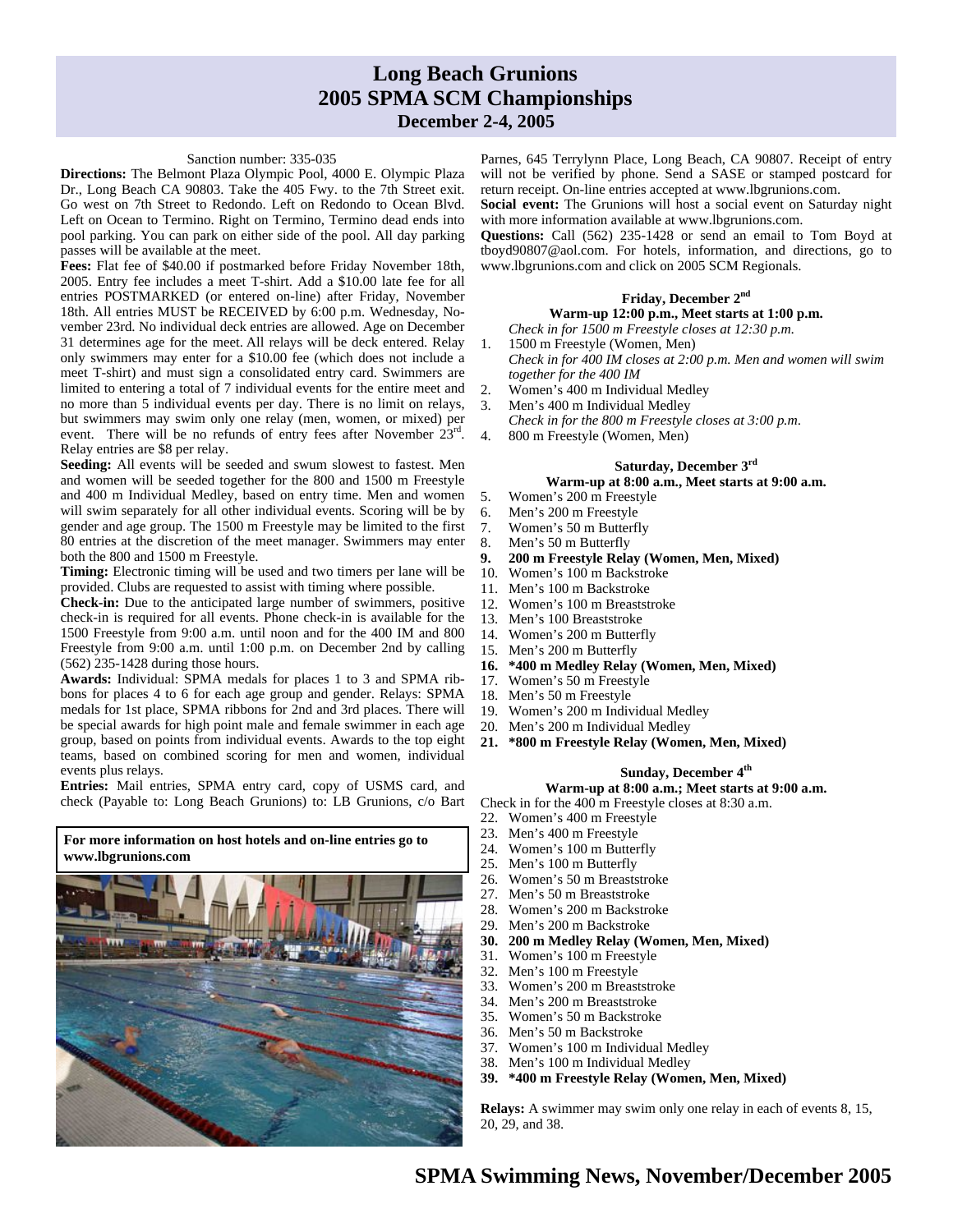## **Volunteers are the Key to Successful Mission Viejo Nationals by Connie Barrett**

**The day before Nationals**: Three of us are standing in front of a 17 foot U-Haul truck full of boxes for the goodie bags. They need to be stuffed this afternoon. Mark Moore (the Meet Director), Val Trowbridge (in charge of the facility), and I are looking at each other with the sinking feeling of… "I hope they come, I hope they read their email, not many have signed up."

In the meantime on their third day of efforts, Mark Longsworth, Ken Hoffman, Rich Carlsen and several other of our handy volunteers are humming along building heat sheet panels, laying out network and electrical cables, power washing the restrooms, setting up the canopies and various other pool deck props. The pool looked like it was getting groomed.

A few hours later, the items for the goodie bags are organized, it's 3 p.m., the designated time, and the suspense is heavy, will they come, I hope we get at least ten…

A car pulls up and a lady from our Masters team comes out with her three teenagers: "Hi, we're here to help with stuffing the goodie bags, my husband is here too." – as she points to the car in search of a parking spot. As soon as they got started, the Meet Director's own teenage son and daughter walk up: "Hi, what do you need us to do?" A teammate and his wife walk up: "Hi, my wife is going to help here, and I'll go help the guys with hammers."

Before we knew it, there were more than thirty volunteers in the area, shoulder to shoulder, stuffing the goodie bags, humming along. In time to return the rented U-Haul and come back, this incredible group had assembled 1,200 goodie bags to be handed out to the athletes at the Nationals. Masters, age group swimmers, coaches, and board members alike were all working together and we were done in half the time we allocated.

First day of the meet... Kate Schriber, the most wonderful cheery lady of the 50-something age group had a volunteer check-in booth set up on the pool deck, buried with sign-up papers and behind boxes of volunteer T-shirts so kindly donated to the volunteers by Kast-A-Way Swimwear. Again, the suspense: Will they come? Will we be short? How do we juggle the people who signed up?

The meet is starting with just the right amount of timers. What if, what if…?

Then just like the day before, they started coming: "Hi I didn't get a chance to sign up, but I'm here, what would you like me to do?" Our own swimmers: "I'm just sitting here waiting for my next event, I can time." Many of the 30- and even 40-year old swimmers brought along their parents, and instead of just watching, the parents jumped in, asking what they can help with. One of our faster swimmer's father did an outstanding job at being the head timer. I suppose, once a swim parent, always a swim parent.

The 70-something diving head coach swam for the first time in years, and the rest of the time wanted to make himself useful. Our syncroswimming team, the Coralettes volunteered to do a short exhibition routine as the opening ceremony. A number of younger teens insisted on working at the snack bar and hospitality desk, because it was "fun meeting all the people".

I noticed that volunteer coordinator Kate's smile had become a lot more genuine then forced. Everyone seemed cheery and giggly.

Neighboring Saddleback College sent a number of students and swimmers from their aquatics program to assist. While sitting in their timers' chairs watching their first Masters meet, they were in awe of the oldest swimmer in the meet (96) who broke a world record. One could see the unsuspecting inspiration come over them.

As the meet unfolded, we were approached by a number of meet athletes wanting to participate in the volunteering efforts. They would tell us that we looked like we are having so much fun, they wanted to be a part of it. They loved the T-shirts that each volunteer got. The T-shirts became one of the sought after meet souvenirs.



*Top row: Brian Hopp, Kelly Capps, Val Trowbridge, Robert Mitchell. Middle row: Kate Schreiber, Lisa Augerson, Stacy Vellarde, Cindy Anderson, Lianne Goliaso-Oats, Connie Barrett, Coach Mark Moore (meet director). Bottom row: Gwen Uthus, Maggie Williams Dalgart.* 

As I roamed around the meet photographing the festivities, I spotted a number of local teams like Long Beach Grunions, Irvine Novas, UCI Masters, San Diego Masters, and other familiar faces staffing the timing chairs. It was very touching to see so many people come together, as we are usually pitted against one another in competition.

Every member of our local committee (SPMA) was there as well, working hard. Having years of experience with local meets, Wayne, Steve, Mary, Trish, Julie, Mike, Jessica and others showed up and made themselves useful wherever they spotted the need.

Volunteer coaches on deck, volunteer officials, staff, donated food … Goodwill efforts were turning up in the most unsuspecting places. The EMTs insisted on making pancakes before their shift started.

This was truly a culmination of two years of planning by the Local Organizing Committee (LOC) under the inspiring leadership of Mark Moore.

Members of the LOC are: Val Trowbridge (facility), the man of hard work and nerves of steel; Gwen Uthus (awards), who brought us the "spinner" medal; Lisa Augerson (hotels and transportation), who rode the meet shuttle's each day to make sure they ran on schedule; Stacy Vellarde (snack bar), who spent five days at the hot grill and managed to maintain her smile; Cindy Anderson (hospitality), who tended to VIPs like June Krauser; Maggie Williams Dalgart (lifeguards), well, who wouldn't want to volunteer to rub elbows with the lifeguards; Jenny Richter, who secured the deal to get free Penta water; Jeannie Tong (social event), Ellyn Cahill, a member of the board who was eager to chip in wherever she was needed; Nora Gard, who spent a few sleepless nights working on the meet program; Kelly Capps (art direction), who designed the meet logo and much of the printed materials; Rich Carlsen, a man of many handy talents; Robert Mitchell, Lianne Goliaso-Oats, and Paul Divan (meet administration), who drove around hotels at midnight making sure that the swimmers of the 1500 woke up in the morning with the heat sheets under their door; Brian Hopp (medical), who secured the most hospitable EMTs and yours truly, Connie Barrett (marketing, etc.), who tried to fill in as the meet director's right, and on occasion, left hand.

Truly a group of exceptional will and talent. It's true ... if you build it, they will come!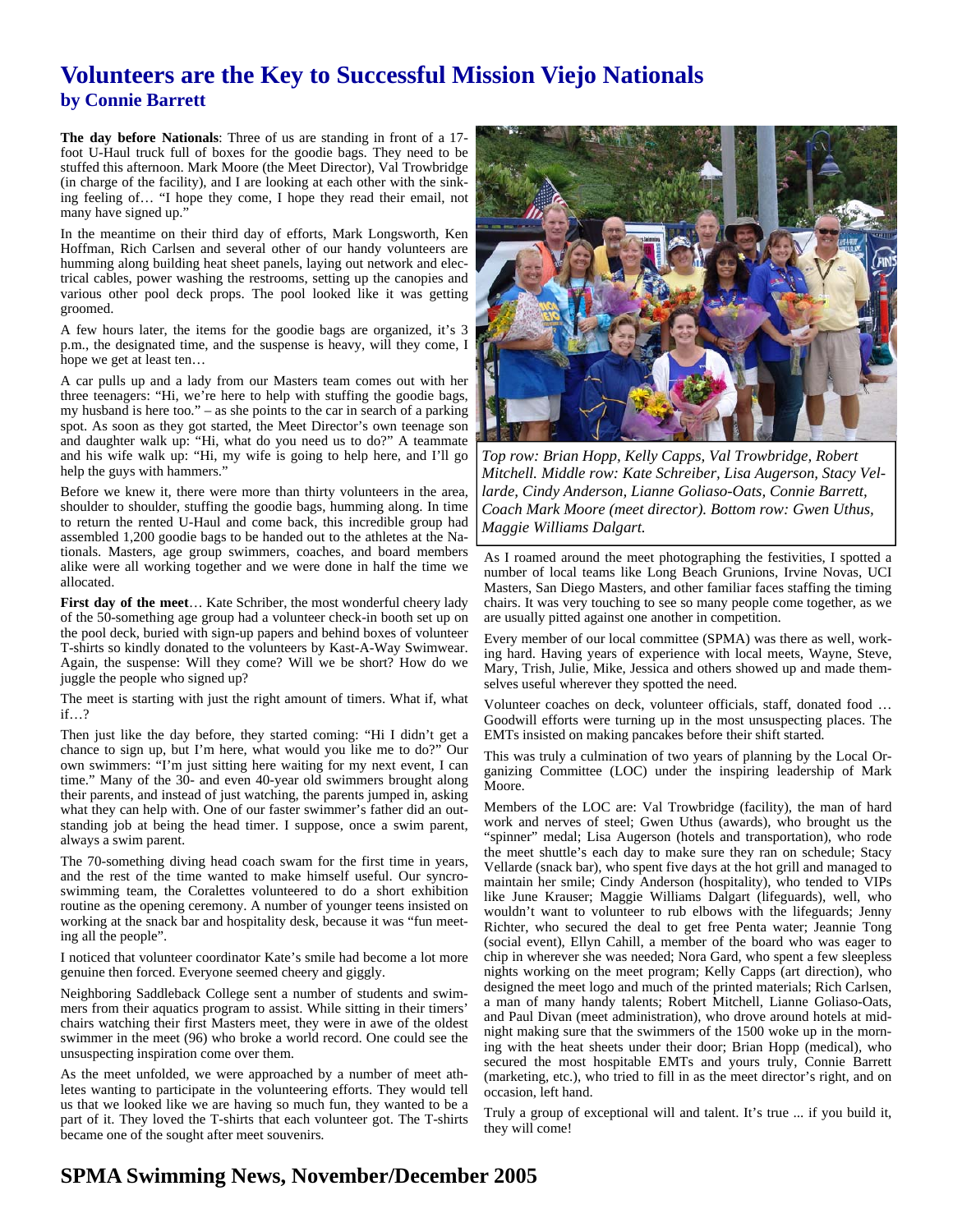## **Southern Pacific Masters Association**  *2006 Membership Form*

| <b>United States Masters</b><br>Swimming, Inc. &                                                                                                                                                                                                                                                                                             | PLEASE PRINT CLEARLY<br>Your name on this form and on meet entry forms must be identical. |                   |                                                                                |                                                                                                                                                                                                                                                                                                                                                                                                                                                                                                                                                                                                                                                                                                                                                                                                                                                                                                                 |                                                                                                                            |  |  |  |
|----------------------------------------------------------------------------------------------------------------------------------------------------------------------------------------------------------------------------------------------------------------------------------------------------------------------------------------------|-------------------------------------------------------------------------------------------|-------------------|--------------------------------------------------------------------------------|-----------------------------------------------------------------------------------------------------------------------------------------------------------------------------------------------------------------------------------------------------------------------------------------------------------------------------------------------------------------------------------------------------------------------------------------------------------------------------------------------------------------------------------------------------------------------------------------------------------------------------------------------------------------------------------------------------------------------------------------------------------------------------------------------------------------------------------------------------------------------------------------------------------------|----------------------------------------------------------------------------------------------------------------------------|--|--|--|
| Southern Pacific<br>Masters Association                                                                                                                                                                                                                                                                                                      | <b>Last Name</b>                                                                          | <b>First Name</b> |                                                                                |                                                                                                                                                                                                                                                                                                                                                                                                                                                                                                                                                                                                                                                                                                                                                                                                                                                                                                                 | Middle Initial                                                                                                             |  |  |  |
| 2006 Membership<br><b>Application</b>                                                                                                                                                                                                                                                                                                        | <b>Mailing Address</b>                                                                    |                   | Home Phone No.                                                                 |                                                                                                                                                                                                                                                                                                                                                                                                                                                                                                                                                                                                                                                                                                                                                                                                                                                                                                                 |                                                                                                                            |  |  |  |
| $\Box$ Renewal<br>Previous number if known:                                                                                                                                                                                                                                                                                                  | City                                                                                      | <b>State</b>      | Zip                                                                            | Daytime Phone No.                                                                                                                                                                                                                                                                                                                                                                                                                                                                                                                                                                                                                                                                                                                                                                                                                                                                                               |                                                                                                                            |  |  |  |
| $\square$ New Registration                                                                                                                                                                                                                                                                                                                   | Date of Birth<br>Month/Day/Year                                                           |                   | Age                                                                            | Sex                                                                                                                                                                                                                                                                                                                                                                                                                                                                                                                                                                                                                                                                                                                                                                                                                                                                                                             | Email Address (print in ALL CAPS)                                                                                          |  |  |  |
| <b>CLUB</b> (If left blank, you will remain with your previous club, or "unattached" if new)                                                                                                                                                                                                                                                 |                                                                                           |                   |                                                                                |                                                                                                                                                                                                                                                                                                                                                                                                                                                                                                                                                                                                                                                                                                                                                                                                                                                                                                                 | Today's Date                                                                                                               |  |  |  |
| <b>Emergency Contact (optional)</b>                                                                                                                                                                                                                                                                                                          |                                                                                           |                   |                                                                                |                                                                                                                                                                                                                                                                                                                                                                                                                                                                                                                                                                                                                                                                                                                                                                                                                                                                                                                 | Phone No. of emergency contact                                                                                             |  |  |  |
| questions or problems with your membership)                                                                                                                                                                                                                                                                                                  |                                                                                           |                   |                                                                                |                                                                                                                                                                                                                                                                                                                                                                                                                                                                                                                                                                                                                                                                                                                                                                                                                                                                                                                 | Opt out of SPMA-NEWS email list (check this box if you would only like SPMA to use your email address to contact you about |  |  |  |
| $\Box$ I am a coach                                                                                                                                                                                                                                                                                                                          | $\Box$ I am a certified official                                                          |                   | $\Box$ I would like to volunteer for SPMA                                      |                                                                                                                                                                                                                                                                                                                                                                                                                                                                                                                                                                                                                                                                                                                                                                                                                                                                                                                 |                                                                                                                            |  |  |  |
| <b>Annual Fee: \$35</b>                                                                                                                                                                                                                                                                                                                      | \$                                                                                        |                   | "I, the undersigned participant, intending to be legally bound, hereby certify |                                                                                                                                                                                                                                                                                                                                                                                                                                                                                                                                                                                                                                                                                                                                                                                                                                                                                                                 |                                                                                                                            |  |  |  |
| <b>Optional Donations:</b><br>$$1.00$ (or $$$ ) to SPMA<br>$$1.00$ (or \$ ) to USMS<br><b>Endowment Fund</b><br>$$1.00$ (or $$$ ) to the<br>International Swimming Hall \$<br>of Fame<br><b>TOTAL ENCLOSED</b><br>Make check payable to SPMA,<br>Mail to:<br><b>SPMA</b><br>c/o Julie Heather<br>957 N. El Molino Ave.<br>Pasadena, CA 91104 |                                                                                           |                   |                                                                                | that I am physically fit and have not been otherwise informed by a physi-<br>cian. I acknowledge that I am aware of all the risks inherent in Masters<br>Swimming (training and competition), including possible permanent disabil-<br>ity or death, and agree to assume all of those risks. AS A CONDITION OF<br>MY PARTICIPATION IN THE MASTERS SWIMMING PROGRAM OR<br>ANY ACTIVITIES INCIDENT THERETO, I HEREBY WAIVE ANY<br>AND ALL RIGHTS TO CLAIMS FOR LOSS OR DAMAGES, INCLUD-<br>ING ALL CLAIMS FOR LOSS OR DAMAGES CAUSED BY THE NEG-<br>LIGENCE, ACTIVE OR PASSIVE, OF THE FOLLOWING: UNITED<br>STATES MASTERS SWIMMING, INC., THE LOCAL MASTERS<br>SWIMMING COMMITTEES, THE CLUBS, HOST FACILITIES, MEET<br>SPONSORS, MEET COMMITTEES, OR ANY INDIVIDUALS OFFICI-<br>ATING AT THE MEETS OR SUPERVISING SUCH ACTIVITIES. In ad-<br>dition, I agree to abide by and be governed by the rules of USMS." |                                                                                                                            |  |  |  |
|                                                                                                                                                                                                                                                                                                                                              |                                                                                           | <b>Signature</b>  |                                                                                |                                                                                                                                                                                                                                                                                                                                                                                                                                                                                                                                                                                                                                                                                                                                                                                                                                                                                                                 |                                                                                                                            |  |  |  |

Benefits of 2006 SPMA Membership

- The opportunity to meet and train with some of the most experienced coaches and swimmers in the area.
- The benefit of coaching and training with our member clubs throughout the country requiring USMS membership.
- A subscription to USMS Swimmer, a bi-monthly swimming publication which runs concurrently with your membership.
- Liability insurance for your club and meet sponsors.
- Secondary accident insurance.
- Borrowing privileges from the SPMA videotape and book library.
- SPMA Swimming News, featuring up-to-date information on events occurring in our area and helpful articles on health and swimming.
- The privilege of participating in any SPMA or USMS sanctioned postal, pool, and open water events or clinics.
- Information and advice from the SPMA office to answer your swimming related questions or concerns.

*2006 USMS Registration is valid through December 31, 2006* 

**Help SPMA keep costs down by sending in your registration form now. We won't have to invoice you, and you will have uninterrupted delivery of the USMS magazine and the SPMA newsletter.**